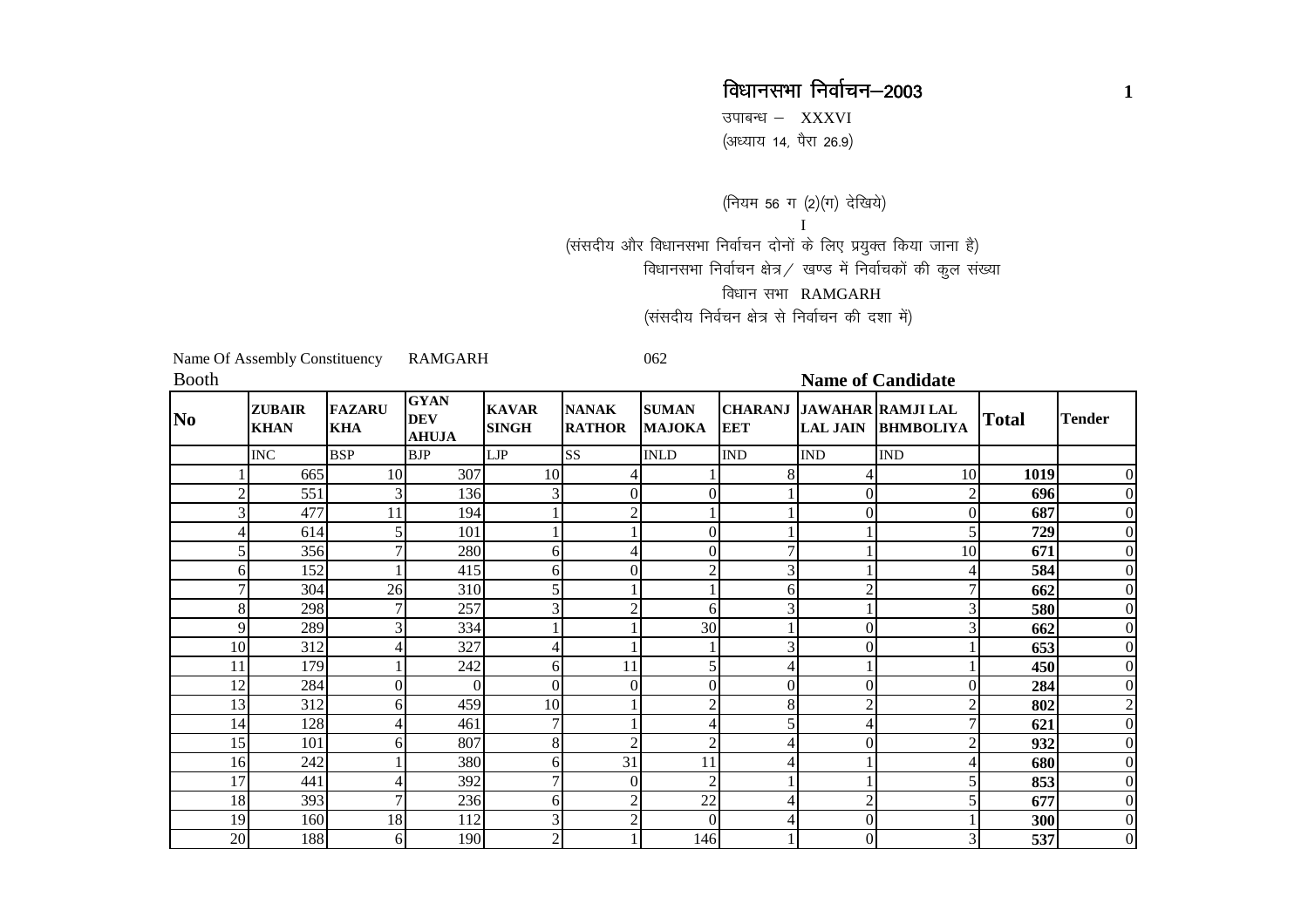| N <sub>0</sub>  | <b>ZUBAIR</b><br><b>KHAN</b> | <b>FAZARU</b><br><b>KHA</b> | <b>GYAN</b><br><b>DEV</b><br><b>AHUJA</b> | <b>KAVAR</b><br><b>SINGH</b> | <b>NANAK</b><br><b>RATHOR</b> | <b>SUMAN</b><br><b>MAJOKA</b> | <b>EET</b>               | <b>LAL JAIN</b>  | CHARANJ JAWAHAR RAMJI LAL<br><b>BHMBOLIYA</b> | <b>Total</b> | Tender   |
|-----------------|------------------------------|-----------------------------|-------------------------------------------|------------------------------|-------------------------------|-------------------------------|--------------------------|------------------|-----------------------------------------------|--------------|----------|
|                 | <b>INC</b>                   | <b>BSP</b>                  | <b>BJP</b>                                | <b>LJP</b>                   | SS <sub>1</sub>               | <b>INLD</b>                   | <b>IND</b>               | <b>IND</b>       | <b>IND</b>                                    |              |          |
| 21              | 240                          | $\overline{4}$              | 219                                       | 7                            | $\overline{0}$                |                               | $\overline{2}$           | $\boldsymbol{0}$ | $\overline{4}$                                | 477          |          |
| $\overline{22}$ | 188                          | $\overline{c}$              | 494                                       | 14                           | 11                            | 12                            | 13                       | 5                | 23                                            | 762          |          |
| $\overline{23}$ | 151                          | 3                           | 496                                       | 4                            | 8                             | 3                             | $\,8\,$                  | 4                | 4                                             | 681          |          |
| 24              | 270                          | $\overline{7}$              | 393                                       | $\overline{4}$               | $\overline{\mathcal{L}}$      | $\Omega$                      | $\overline{2}$           | $\overline{3}$   | $\overline{c}$                                | 685          |          |
| 25              | 193                          | 6                           | 539                                       | 12                           | $\overline{2}$                | 36                            | 8                        | $\mathbf{1}$     | 17                                            | 814          | 0        |
| 26              | 204                          | 10                          | 762                                       | 15                           | 12                            | $\overline{2}$                | $\overline{7}$           | 3                | $\,8\,$                                       | 1023         |          |
| 27              | 432                          | 3                           | 198                                       | $\overline{2}$               | $\Omega$                      |                               |                          | $\Omega$         | 3                                             | 640          |          |
| 28              | 349                          | $\overline{2}$              | 463                                       | 10                           |                               | 4                             | $\boldsymbol{7}$         | $\overline{2}$   | 18                                            | 856          |          |
| 29              | 456                          | $\overline{4}$              | 409                                       | $\overline{4}$               | 7                             |                               | $\overline{7}$           | $\overline{0}$   | 7                                             | 895          |          |
| 30              | 306                          | $\overline{2}$              | 72                                        | 4                            | $\overline{2}$                |                               | $\overline{2}$           | 1                | 6                                             | 396          |          |
| 31              | 295                          | 17                          | 214                                       | 8                            | 6                             | $\overline{c}$                | $\overline{2}$           | $\overline{4}$   | 20                                            | 568          |          |
| 32              | 204                          | $\overline{4}$              | 348                                       | 1                            | $\Omega$                      | $\Omega$                      | 3                        | 1                | $\overline{4}$                                | 565          |          |
| 33              | 121                          | 9                           | 290                                       | 6                            | 3                             | 59                            | 10                       | 3                | 10                                            | 511          |          |
| 34              | 39                           | 6                           | 437                                       | 10                           | Δ                             | 56                            | 10                       | 5                | 10                                            | 577          |          |
| 35              | 302                          | 15                          | 507                                       | $\overline{4}$               | 5                             | $\overline{2}$                | 3                        | $\overline{0}$   | $\overline{2}$                                | 840          |          |
| 36              | 208                          | $\overline{c}$              | 118                                       | 3                            | 3                             | 18                            | $\overline{7}$           | $\overline{2}$   | $\overline{4}$                                | 365          |          |
| $\overline{37}$ | 243                          | $\overline{13}$             | 339                                       | 8                            | 4                             | 6                             | 10                       | $\boldsymbol{0}$ | 14                                            | 637          |          |
| $\overline{38}$ | 234                          | $\overline{4}$              | 453                                       | 8                            | 9                             | 8                             | 9                        | $\overline{5}$   | 10                                            | 740          |          |
| 39              | 118                          | 5                           | 728                                       | 1                            | $\mathcal{D}_{\mathcal{A}}$   | 13                            | 5                        | $\overline{0}$   | $\Omega$                                      | 872          |          |
| 40              | 94                           | 5                           | 386                                       | 5                            | 143                           | 10                            | 3                        | 7                | 7                                             | 660          |          |
| 41              | 155                          | $\overline{18}$             | 333                                       | 9                            | 46                            | 103                           | 7                        | 4                | 12                                            | 687          |          |
| 42              | 298                          | $\overline{12}$             | 394                                       | 9                            |                               | $\overline{4}$                | 11                       | 3                | $\overline{15}$                               | 747          |          |
| 43              | 265                          | $\overline{7}$              | $\overline{318}$                          | $\overline{11}$              | $\overline{2}$                | 13                            | 3                        | $\overline{5}$   | 4                                             | 628          |          |
| 44              | 275                          | 5                           | 678                                       | $\overline{12}$              | $\overline{4}$                | $\overline{2}$                | $\overline{\mathcal{L}}$ | $\overline{0}$   | $\overline{4}$                                | 984          |          |
| 45              | 539                          | $\overline{c}$              | 582                                       | 10                           | 3                             | $\overline{2}$                | 9                        | $\mathbf{1}$     | 15                                            | 1163         |          |
| 46              | 281                          | $\overline{7}$              | 329                                       | 9                            |                               | $\mathbf{1}$                  | 4                        | $\mathbf{1}$     | 4                                             | 637          |          |
| 47              | 180                          | 11                          | 483                                       | $\overline{15}$              |                               | $\overline{0}$                | 9                        | 3                | 3                                             | 705          |          |
| 48              | 516                          | 8                           | 429                                       | 9                            | 5                             |                               | 8                        | $\overline{0}$   | 7                                             | 983          |          |
| 49              | 280                          | $\overline{12}$             | 193                                       | $\overline{c}$               | $\Omega$                      |                               | $\Omega$                 | $\overline{c}$   |                                               | 491          |          |
| $\overline{50}$ | 265                          | 5                           | 98                                        | 1                            |                               | $\overline{2}$                | 5                        | 3                |                                               | 381          |          |
| $\overline{51}$ | 539                          | 3                           | 69                                        | $\mathbf{0}$                 | $\Omega$                      | $\Omega$                      | $\overline{0}$           | $\overline{0}$   | $\boldsymbol{0}$                              | 611          |          |
| $\overline{52}$ | 604                          | $\overline{13}$             | 208                                       | $\overline{2}$               | $\overline{0}$                | $\Omega$                      |                          | 1                | $\overline{2}$                                | 831          |          |
| 53              | 126                          | 8                           | 445                                       | $\overline{2}$               | 1                             | $\Omega$                      |                          | $\overline{0}$   |                                               | 584          |          |
| 54              | 421                          | 16                          | 635                                       | 9                            |                               | $\overline{2}$                | 13                       | $\overline{4}$   | 19                                            | 1120         | 0        |
| $\overline{55}$ | 135                          | 5                           | 508                                       | 5                            | $\overline{c}$                |                               | 6                        | 1                | 5                                             | 668          | 0        |
| 56              | 733                          | 18                          | 179                                       | $\overline{\mathcal{L}}$     | $\mathcal{D}$                 | $\Omega$                      | 6                        |                  | $\overline{2}$                                | 945          | $\Omega$ |
| 57              | 430                          | $\overline{4}$              | 202                                       | 16                           | $\Omega$                      | 3                             | 8                        | $\overline{2}$   | 14                                            | 679          | 0        |
| 58              | 597                          |                             |                                           | $\overline{0}$               | $\overline{0}$                | $\overline{0}$                | $\overline{0}$           | $\boldsymbol{0}$ | $\overline{0}$                                | 599          | $\Omega$ |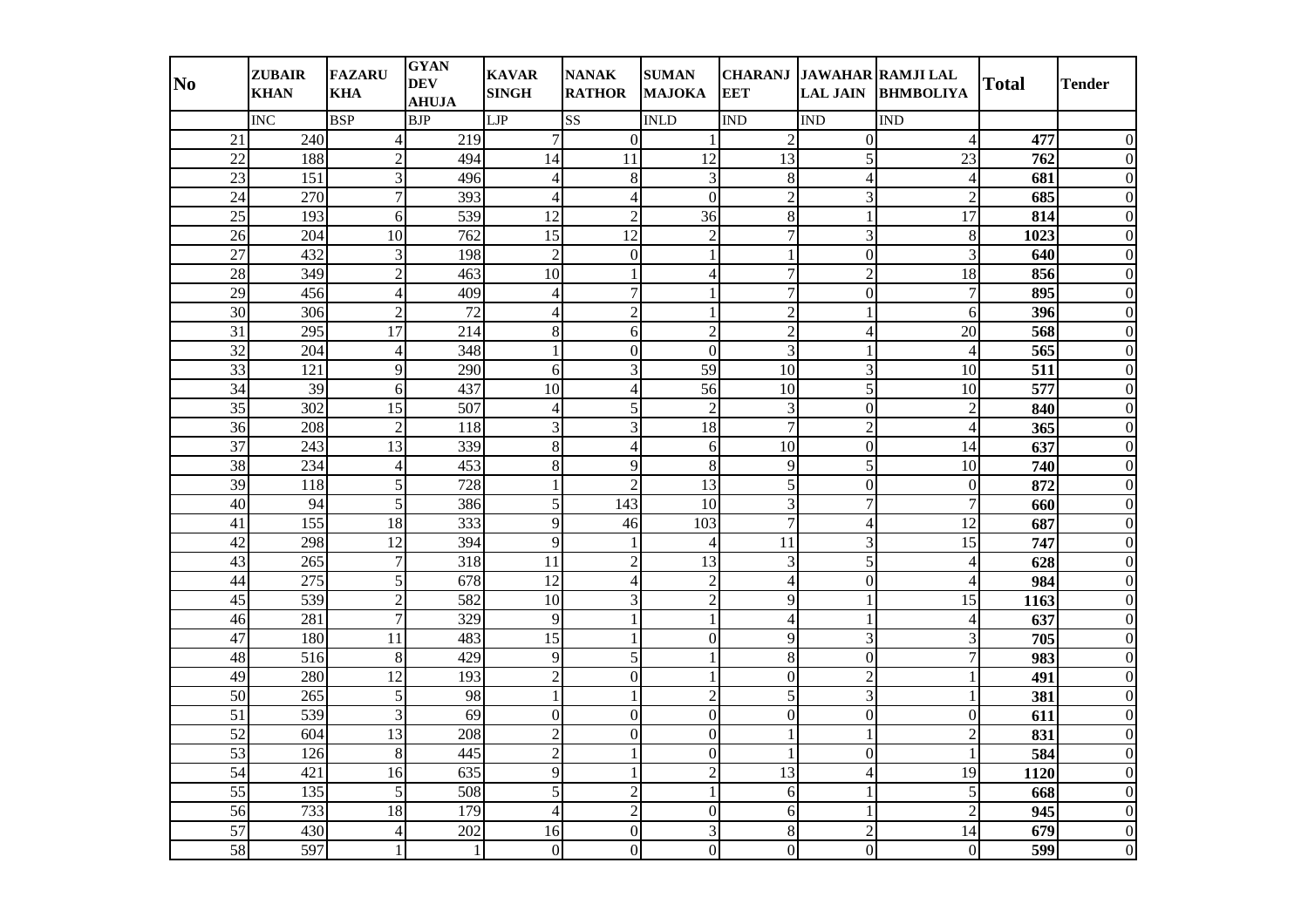| N <sub>0</sub>  | <b>ZUBAIR</b><br><b>KHAN</b> | <b>FAZARU</b><br><b>KHA</b> | <b>GYAN</b><br><b>DEV</b><br><b>AHUJA</b> | <b>KAVAR</b><br><b>SINGH</b> | <b>NANAK</b><br><b>RATHOR</b> | <b>SUMAN</b><br><b>MAJOKA</b> | <b>EET</b>                  |                          | CHARANJ JAWAHAR RAMJI LAL<br>LAL JAIN BHMBOLIYA | <b>Total</b> | Tender |
|-----------------|------------------------------|-----------------------------|-------------------------------------------|------------------------------|-------------------------------|-------------------------------|-----------------------------|--------------------------|-------------------------------------------------|--------------|--------|
|                 | <b>INC</b>                   | <b>BSP</b>                  | <b>BJP</b>                                | <b>LJP</b>                   | <b>SS</b>                     | <b>INLD</b>                   | $\mathop{\rm IND}\nolimits$ | <b>IND</b>               | <b>IND</b>                                      |              |        |
| 59              | $\overline{415}$             | $20\,$                      | 393                                       | 11                           | $\overline{2}$                |                               | $\overline{2}$              | $\overline{2}$           | 3                                               | 849          |        |
| 60              | 710                          | $\sqrt{5}$                  | 353                                       | $\overline{2}$               | $\overline{2}$                | $\Omega$                      | $\overline{2}$              | $\overline{0}$           | 6                                               | 1080         |        |
| 61              | 234                          | 10                          | 455                                       | $\tau$                       | 8                             | 4                             | 4                           | $\overline{2}$           | 7                                               | 731          |        |
| 62              | 165                          | 5                           | 450                                       | $\overline{7}$               | 5                             |                               | 9                           | $\overline{2}$           | 8                                               | 652          |        |
| 63              | 195                          | 6                           | 467                                       | 12                           | 22                            | Δ                             | 6                           | $\overline{0}$           | 3                                               | 715          |        |
| 64              | 251                          | 11                          | 362                                       | 10                           | 3                             | $\overline{c}$                | 12                          | $\overline{2}$           | $\overline{7}$                                  | 660          |        |
| 65              | 177                          | $\overline{4}$              | 402                                       | 3                            | 4                             | $\Omega$                      | -1                          | $\Omega$                 | 3                                               | 594          |        |
| 66              | 219                          | 14                          | 356                                       | $\overline{\mathcal{L}}$     | 10                            | 3                             | $\overline{c}$              | $\overline{4}$           | 13                                              | 625          |        |
| 67              | 192                          | $\overline{2}$              | 655                                       | 8                            | 29                            | 23                            | $\overline{2}$              |                          |                                                 | 913          |        |
| 68              | 331                          | 9                           | 480                                       | 9                            | $\mathbf{1}$                  | 3                             | 10                          | $\overline{0}$           | 3                                               | 846          |        |
| 69              | 156                          | 3                           | 565                                       | 6                            | $\Omega$                      |                               | $\,8\,$                     | $\Omega$                 | $\overline{4}$                                  | 743          |        |
| 70              | 234                          | $\overline{7}$              | 346                                       | 3                            |                               | $\Omega$                      | 8                           | $\Omega$                 | $\overline{2}$                                  | 601          |        |
| $\overline{71}$ | 425                          | 9                           | 614                                       | 11                           | 3                             |                               | 11                          | 8                        | 11                                              | 1093         |        |
| 72              | 175                          | 12                          | 308                                       | 4                            |                               | 6                             | $\theta$                    | $\overline{0}$           | 3                                               | 512          |        |
| $\overline{73}$ | 379                          | 12                          | 66                                        | $\mathbf{1}$                 | 104                           | 3                             |                             | $\overline{0}$           | 5                                               | 571          |        |
| 74              | 271                          | 58                          | 481                                       | 14                           | 13                            | 4                             | 3                           | $\overline{0}$           | 9                                               | 853          |        |
| $\overline{75}$ | 516                          | $\overline{13}$             | 191                                       | 3                            | $\Omega$                      | $\Omega$                      | $\overline{7}$              | 5                        | 12                                              | 747          |        |
| 76              | 239                          | $\overline{4}$              | 380                                       | $\overline{2}$               | 8                             |                               | $\overline{2}$              | $\overline{0}$           | $\overline{2}$                                  | 638          |        |
| $\overline{77}$ | $\overline{125}$             | $\mathbf{1}$                | $\overline{767}$                          | $\overline{4}$               | 3                             | $\Omega$                      |                             | $\overline{0}$           | $\Omega$                                        | 901          |        |
| 78              | 211                          | 90                          | 735                                       | 18                           | 6                             | $\overline{2}$                | 11                          |                          | $\overline{7}$                                  | 1081         |        |
| 79              | 1473                         | $\overline{2}$              | 38                                        | $\mathbf{1}$                 |                               |                               |                             | $\theta$                 | $\Omega$                                        | 1517         |        |
| 80              | 774                          | $\overline{20}$             | $\overline{261}$                          | 5                            |                               |                               | 3                           | $\overline{0}$           | 7                                               | 1072         |        |
| 81              | 244                          | 9                           | 364                                       | $\mathbf{1}$                 | $\overline{0}$                |                               | $\overline{2}$              | $\overline{0}$           |                                                 | 622          |        |
| $\overline{82}$ | 1025                         | $\overline{25}$             | $\mathbf{1}$                              | $\Omega$<br>$\mathbf{1}$     | $\Omega$                      | $\Omega$                      | $\overline{0}$              | $\overline{0}$           | $\Omega$                                        | 1051         |        |
| 83<br>84        | 732                          | 14                          | 43<br>112                                 |                              | $\overline{0}$                |                               | $\overline{4}$              | $\overline{0}$           | 5                                               | 800<br>782   |        |
| 85              | 646<br>568                   | 9<br>$\overline{23}$        | $\overline{7}$                            | 1<br>$\mathbf{1}$            | $\overline{0}$                | 3<br>$\Omega$                 | 3<br>$\mathbf{0}$           | 1<br>1                   | 6                                               | 601          |        |
| 86              | 217                          | 14                          | 666                                       | 34                           | 8                             |                               | 16                          | $\overline{2}$           |                                                 | 965          |        |
| 87              | 123                          | 259                         | 14                                        | 1                            | 3                             |                               | $\mathbf{0}$                | 5                        | 12                                              | 418          |        |
| 88              | 237                          | 23                          | 294                                       | $\tau$                       | $\Omega$                      | $\Omega$                      | $\overline{2}$              | 1                        | 3                                               | 567          |        |
| 89              | 767                          | 10                          | 169                                       | 3                            | $\Omega$                      | 4                             | 3                           | $\theta$                 |                                                 | 957          |        |
| 90              | 346                          | $\overline{33}$             | 256                                       | 3                            | $\overline{2}$                | $\Omega$                      | 3                           | 1                        | 5                                               | 649          |        |
| 91              | 480                          | 154                         | 339                                       | $\overline{21}$              | 8                             | 5                             | 14                          | 3                        | 14                                              | 1038         |        |
| 92              | 172                          | 14                          | 489                                       | $\overline{4}$               | $\overline{2}$                | $\overline{2}$                | 13                          | $\overline{4}$           | 8                                               | 708          |        |
| 93              | 655                          | 30                          | 216                                       | 6                            | 3                             | 4                             | 6                           | $\overline{\mathcal{L}}$ | 2                                               | 926          |        |
| 94              | 1258                         |                             | 38                                        | 1                            | $\Omega$                      | $\Omega$                      | $\overline{0}$              | $\overline{0}$           | $\boldsymbol{0}$                                | 1298         |        |
| 95              | 668                          | 5                           | 195                                       | $\mathbf{1}$                 | $\Omega$                      | $\Omega$                      | 3                           | $\theta$                 |                                                 | 873          |        |
| 96              | 226                          | 31                          | 745                                       | 18                           | 10                            | 4                             | 21                          | 8                        | 17                                              | 1080         | 0      |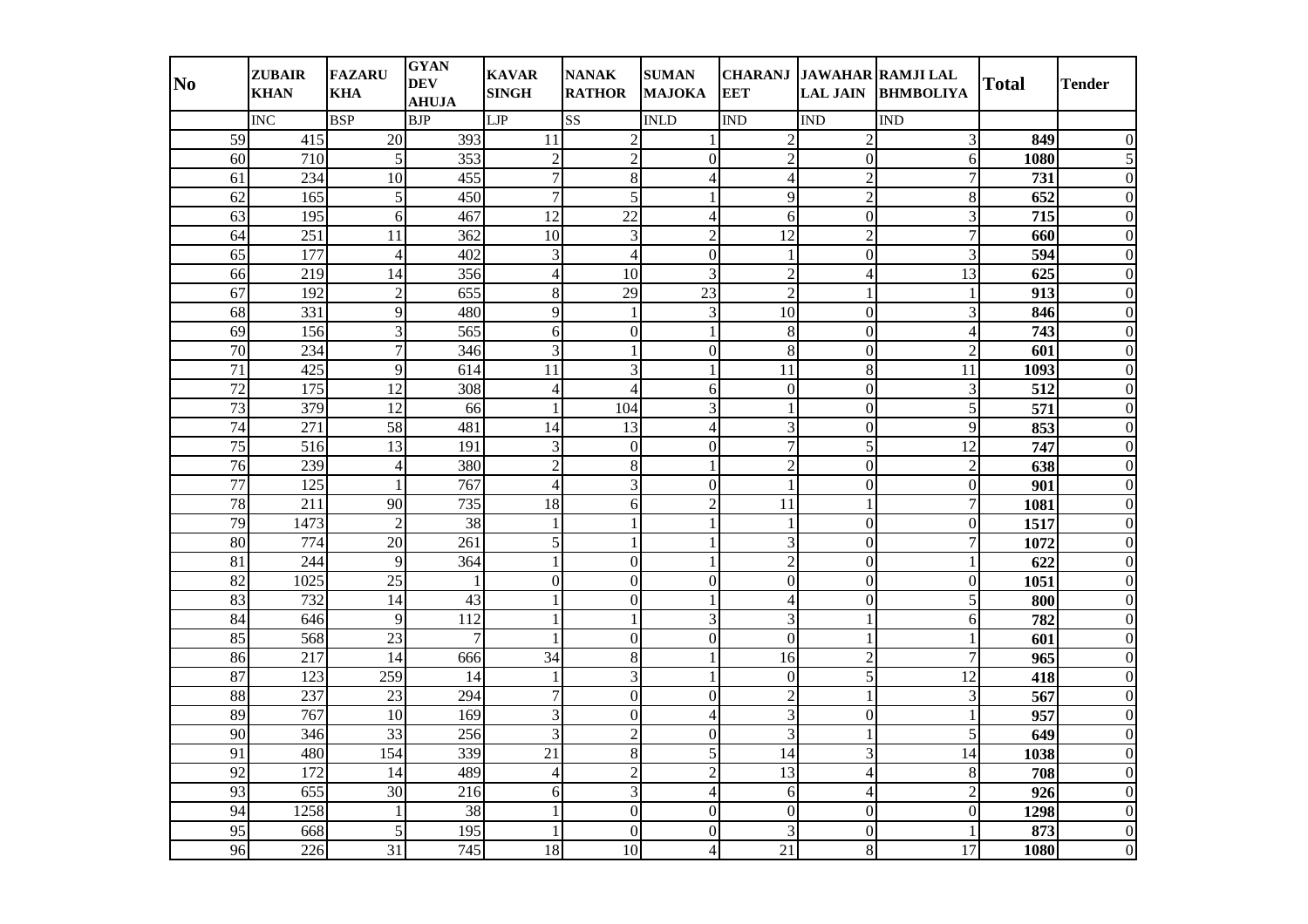| N <sub>0</sub> | <b>ZUBAIR</b><br><b>KHAN</b> | <b>FAZARU</b><br><b>KHA</b> | <b>GYAN</b><br><b>DEV</b><br><b>AHUJA</b> | <b>KAVAR</b><br><b>SINGH</b> | <b>NANAK</b><br><b>RATHOR</b> | <b>SUMAN</b><br><b>MAJOKA</b> | <b>EET</b>               | <b>LAL JAIN</b>  | CHARANJ JAWAHAR RAMJI LAL<br><b>BHMBOLIYA</b> | <b>Total</b> | Tender   |
|----------------|------------------------------|-----------------------------|-------------------------------------------|------------------------------|-------------------------------|-------------------------------|--------------------------|------------------|-----------------------------------------------|--------------|----------|
|                | <b>INC</b>                   | <b>BSP</b>                  | <b>BJP</b>                                | LJP                          | SS <sub>1</sub>               | <b>INLD</b>                   | <b>IND</b>               | <b>IND</b>       | <b>IND</b>                                    |              |          |
| 97             | 570                          | 3                           | 29                                        | $\Omega$                     | $\Omega$                      | $\Omega$                      | $\mathbf{0}$             | $\boldsymbol{0}$ | $\overline{0}$                                | 602          |          |
| 98             | 339                          | $\overline{c}$              | 557                                       | 22                           | 6                             | 10                            | 11                       | 3                | 9                                             | 959          |          |
| 99             | 124                          | 20                          | 302                                       | 5                            | $\overline{2}$                | $\overline{37}$               | 3                        |                  | 5                                             | 499          |          |
| 100            | 373                          | 178                         | 139                                       | 11                           | $\Omega$                      | $\overline{2}$                | $\overline{2}$           | $\overline{3}$   | 6                                             | 714          |          |
| 101            | 170                          | 35                          | 436                                       | $\,8\,$                      | 14                            | 124                           | 4                        | $\overline{4}$   | 6                                             | 801          | 0        |
| 102            | 668                          | 36                          | 137                                       | 3                            |                               |                               |                          | $\overline{c}$   | $\overline{2}$                                | 851          |          |
| 103            | 449                          | 10                          | 312                                       | 10                           |                               | 4                             | $8\,$                    | 5                | 16                                            | 815          |          |
| 104            | 472                          | 37                          | 566                                       | $\overline{\mathcal{L}}$     | 15                            | 3                             | 5                        | $\overline{7}$   | 28                                            | 1137         |          |
| 105            | 210                          | 6                           | 274                                       | 3                            | 8                             | $\Omega$                      |                          | 1                | 3                                             | 506          |          |
| 106            | 464                          | $\mathbf{1}$                | 173                                       | 3                            | 3                             | $\Omega$                      | $\overline{0}$           | 1                |                                               | 646          |          |
| 107            | 274                          | 42                          | 242                                       | $\overline{4}$               | 5                             | 13                            | $\Omega$                 | 3                | $\Omega$                                      | 583          |          |
| 108            | 275                          | 87                          | 605                                       | 9                            | 8                             | $\overline{2}$                | 4                        | 4                | 3                                             | 997          |          |
| 109            | 500                          | 87                          | 213                                       | 6                            |                               | $\overline{c}$                |                          | $\overline{4}$   | 13                                            | 827          |          |
| 110            | 43                           | 190                         | 580                                       | 1                            | 11                            | $\overline{2}$                | $\Omega$                 | 3                | $\Omega$                                      | 830          |          |
| 111            | 469                          | 50                          | 180                                       | 6                            | $\Omega$                      | $\overline{0}$                | $\overline{0}$           | $\overline{0}$   | 3                                             | 708          | ∩        |
| 112            | 292                          | 143                         | 546                                       | 9                            | 30                            | $\mathbf{1}$                  | $\bf 8$                  | 6                | 9                                             | 1044         |          |
| 113            | 218                          | 82                          | 359                                       | 14                           | $\overline{22}$               | 6                             | 5                        | 3                | 8                                             | 717          |          |
| 114            | 383                          | 39                          | $\overline{272}$                          | 11                           | $\mathbf{1}$                  | $\overline{3}$                | 9                        | $\overline{3}$   | 20                                            | 741          |          |
| 115            | 440                          | $\overline{2}$              | 318                                       | 5                            | 6                             | 41                            | $\mathbf{1}$             | $\overline{0}$   |                                               | 814          |          |
| 116            | 399                          | 5                           | 160                                       | $\overline{\mathcal{L}}$     |                               | 76                            | 3                        | $\overline{4}$   | 3                                             | 655          |          |
| 117            | 78                           | $\Omega$                    | 387                                       | 5                            | 20                            | 95                            | 14                       | 4                | 6                                             | 609          |          |
| 118            | 219                          | 8                           | 185                                       | $\overline{2}$               | 16                            | 46                            | 6                        | 1                | 6                                             | 489          |          |
| 119            | 113                          | $\overline{3}$              | 355                                       | 28                           | $\overline{4}$                |                               | 3                        |                  |                                               | 509          |          |
| 120            | 275                          | $\overline{13}$             | 174                                       | 5                            | 16                            | 262                           | $\boldsymbol{7}$         | $\overline{2}$   | 8                                             | 762          | U        |
| 121            | 438                          | $\overline{2}$              | 159                                       | $\overline{0}$               | 15                            | 51                            | $\mathbf{1}$             | $\overline{0}$   |                                               | 667          |          |
| 122            | 202                          | $\mathbf{1}$                | 51                                        | $\Omega$                     | 4                             | 426                           | 6                        | 1                | $\Omega$                                      | 691          | 0        |
| 123            | 424                          | 8                           | 205                                       | $\overline{7}$               | 4                             | 127                           | 5                        | 3                | 5                                             | 788          |          |
| 124            | 89                           | $\overline{5}$              | $\overline{222}$                          | $\overline{2}$               | 3                             | 147                           | 4                        | $\overline{0}$   |                                               | 473          |          |
| 125            | 804                          | 5                           | 259                                       | 3                            | 6                             | 34                            | 3                        |                  | 5                                             | 1120         |          |
| 126            | 188                          | 6                           | 506                                       | 1                            | 5                             | 77                            | 4                        | $\Omega$         | 3                                             | 790          |          |
| 127            | 267                          | $\overline{72}$             | 251                                       | 4                            |                               | 27                            | 9                        | 1                | 4                                             | 636          |          |
| 128            | 241                          | $\overline{26}$             | 226                                       | 8                            | 9                             | $\overline{27}$               | $\overline{7}$           | $\overline{12}$  | 12                                            | 568          |          |
| 129            | 524                          | $\overline{2}$              | 49                                        | $\Omega$                     | 1                             | $\mathbf{1}$                  | $\mathbf{1}$             | $\overline{2}$   | 5                                             | 585          | 0        |
| 130            | 217                          | $\overline{4}$              | 415                                       | 18                           | $\overline{7}$                | 12                            | 6                        | 5                | 5                                             | 689          | 0        |
| 131            | 340                          | 3                           | 374                                       | 1                            | 6                             | 8                             | 3                        | $\overline{2}$   | 7                                             | 744          | 0        |
| 132            | 183                          | 5                           | 425                                       | 4                            | 4                             | 3                             | $\overline{\mathcal{L}}$ |                  | $\overline{c}$                                | 631          | $\Omega$ |
| 133            | 137                          | 3                           | 466                                       | 6                            | 5                             | 5                             | $\overline{2}$           | $\theta$         | 5                                             | 629          |          |
| 134            | 164                          | $\overline{4}$              | 554                                       | $\vert 4 \vert$              | 5                             | $\overline{2}$                | $\vert$                  | 3                | 3                                             | 744          | 0        |